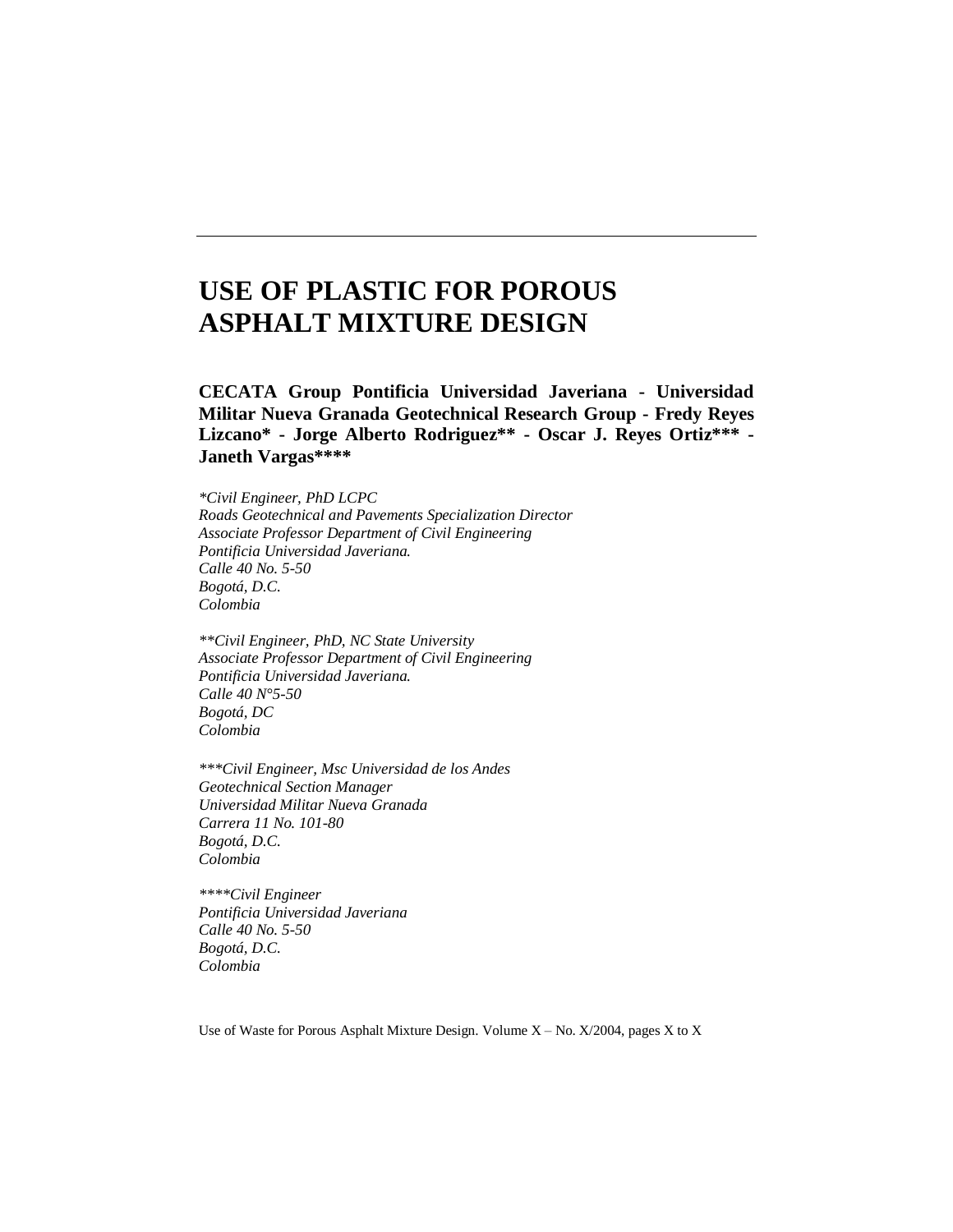*ABSTRACT: This article describes the objective, methodology, analysis and conclusions of a laboratory research to determine the feasibility and mechanical properties of a Porous Asphalt Mixture using plastic waste (milk bags strips).*

*The research was conducted in four steps. First, materials characterization (Asphalt, granular and plastic waste), second the determination of the Optimum Asphalt percentage using Marshall Design and Cantabro Methods, third Dynamic tests were carried out and fatigue laws established, ending with interpretation and conclusions from the laboratory tests.*

*The results obtained for the research demonstrate that the use of plastic waste in porous asphalt mixture improve the fatigue law and dynamic modulus properties, permeability, thermal susceptibility. It also mitigates the environmental impact of plastic waste, since degradation time of this waste products is more than 80 years.*

*KEY WORDS: porous mixes, Cantabrian method, Marshall design, dynamic module, fatigue laws, waste plastic.*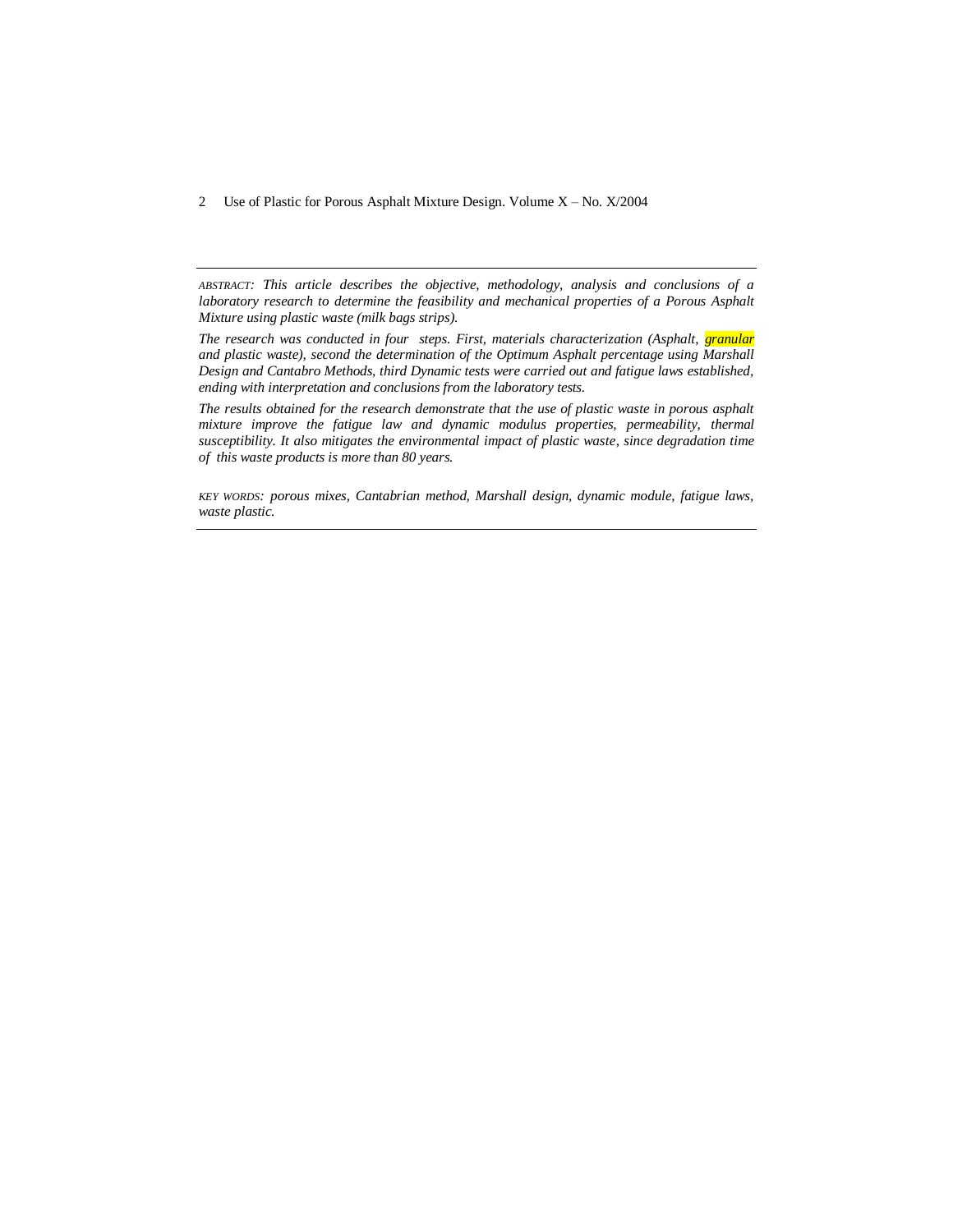#### **1. Introduction**

The most important means for transportation of people and consumer goods today, is the use of vehicles trough highways and roads. The increased traffic and loads, and in some cases the use of inadequate materials has produced a large number of failures in the rolling layers that have been made in the last years generating a decrease in the service levels of the national roads.

Recent research in pavements have headed to look for new materials and additives to produce asphalt mixtures with improved behavior to the traffic demands and atmospheric conditions, reducing pavement failures such as: permanent plastic deformations reflected by the appearance of crocodile skin cracks, fatigue cracking, thermal fatigue cracking, aging and oxidation due to atmospheric agents, and loose of the asphalt cement thin-film that wraps the aggregate material.

This recent asphalt mixtures research tries to determine the mechanical properties of the asphalt concrete, as well as the improvement in strength with the addition of polymers (plastics or strips). One of the new design methodologies is the Cantabrian method for asphalt porous mixtures with plastic waste additions.

#### **2. Background**

In the last years in the country the flexible pavement structures design and construction have had a significant development, proof of it is the introduction of modified binders, evolution of the asphalt emulsions, use of industrialized polymers, use of rational design methodology, calculation of dynamic module and fatigue laws, use of the fatigue carrousel, use of porous and discontinuous mixtures and test tracts among others; always searching the way to introduce new methodologies, more comfortable durable and safe roads, and to create structures that support the current loads, traffic and weather inclemency, at smaller costs and with the use of available materials ,trying also to mitigate the environmental impact.

The porous mixtures are asphalt mixes used as a rolling layer, that are characterized to have a high percentage of interconnected voids (18 to 25%), whose function is to allow water flow through the layer toward the **berms**, gutters or other drainage elements avoiding the formation of a sheet of water in the surface of the road when it rains even with intense precipitation. The problem with these mixtures is its durability. Indeed, because of being open and to the lack of asphalt, these mixtures are more exposed than traditional mixtures to such phenomena as premature aging (great part of the mixture is in contact with air, sun, etc.), outburst of particles (less contact exists with the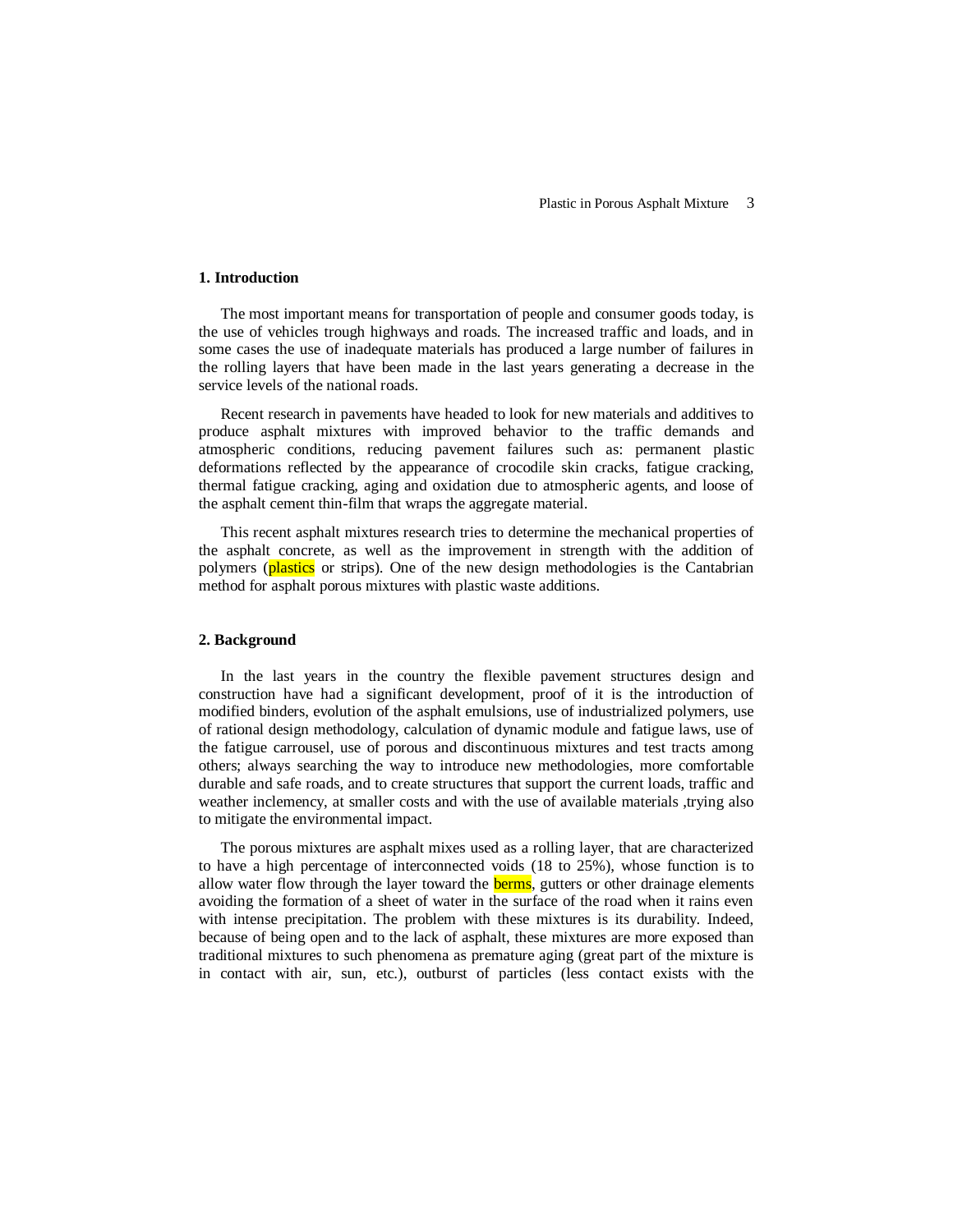surrounding particles) and the action of the water that circulates inside it. The type and percentage of binder will play a fundamental part in the durability of the mixture.

The advantages of the porous asphalt mixtures are:

 Elimination of hydroplaning and increase of adherence: Having a high void ratio, it avoids the formation of a sheet of water in the surface and increases the adherence between the tires of the vehicle and the pavement structure under rain, making the roads safer for the users.

 Reduction of the projection of water: because these mixtures allow the surface of the pavement to be free of water when it is raining, it prevents effects like rising ('splash') and pulverization ('spray') of the water with the passage of vehicles improving the user's visibility notably.

 Reduced dazzle from the vehicles light: the drivers that circulate in the opposite direction during the night are faced to the dazzle due to the reflection of light in the traditionally wet pavements (smooth surface), on the other hand, the rough texture disperse the light and reduce the dazzle problem allowing better sight of the horizontal signaling.

- Reduction of noise with the passage of vehicles: the porous mixtures have the ability of absorbing the noise made at the contact between the tire and the pavement when the vehicle is in movement. The interconnected voids allow the passage of the air, attenuating the sound effects.

The technology of the porous asphalt mixtures began approximately 10 years ago in Europe in an experimental way; just only in the International Technical Congress of 1997  $(\text{ref?})$  was possible to share these experiences in flexible pavements. Likewise, in Argentina in 1997  $(ref?)$  the first test tract was made with a length of 20 km, with results so satisfactory that in 1998 several more were built  $(ref?)$ .

To improve the adhesiveness and a higher strength to aging is necessary to cover the aggregates with a thick binder film. This involve to work with high percentages of binder without glide, but this is very difficult to achieve with traditional asphalts, preferring for the production of porous mixtures the use of asphalts modified with elastomeric polymers that generate three effects that are shown in Figure No. 1.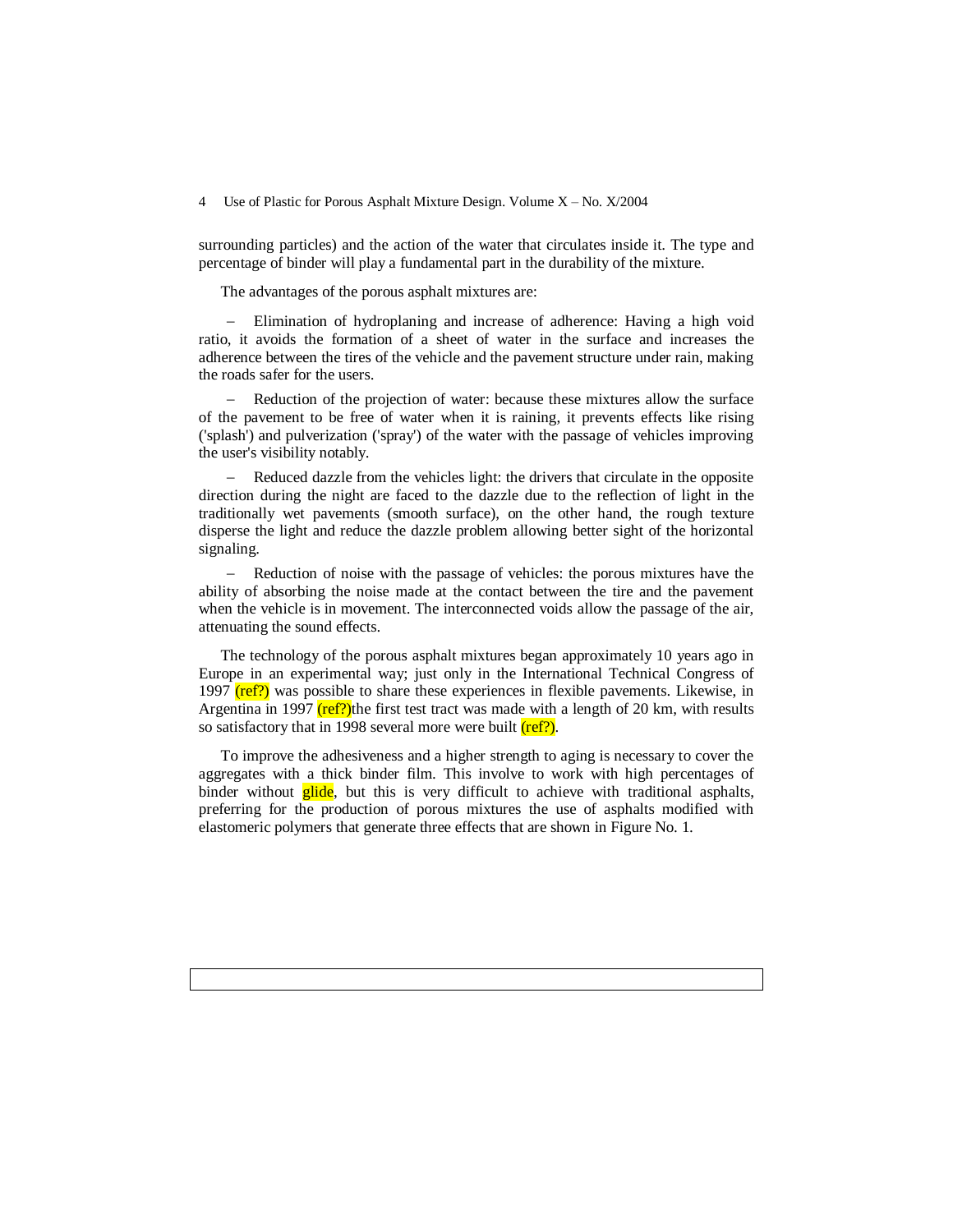#### Plastic in Porous Asphalt Mixture 5



**Figure 1.** *Effect of the plastic inside an asphalt mixture*

 The binder effect: The true breakup or the dispersion of the fused plastic material in the mixture increases the viscosity of the binder.

- The structure effect: The fibers or plastic strips create between the grains a structure that increases the cohesion.

 The blockade effect: The plastic strips (in the grains) can fill the voids of the granular skeleton when it is compacted.

The individual or combined effects of plastic additions produce a decrease in thermal susceptibility and energy consumption for the bituminous mixture production and increase the compaction and strength.

It should also be pointed out that the level of environmental contamination in the world is such that approximately each person produces 1 kg of garbage daily, of which 14% of the weight is plastic, elastomeric type (bottles of PVC or PET, polyethylene bags, trays and **protector boxes of white cork**), as a result, the idea of including waste plastics in the pavement, besides helping to increase the mechanical properties, reduce the environmental impact and the costs in the structures construction, and it will generate employment.

The design of porous mixtures is based basically on two approaches: disintegration strength and permeability. To improve cohesion and avoid mixture disintegration it is usually necessary to increase the fine fraction and binder, but, on the other hand, if we want to increase the permeability and porosity we have to increase the percentage of coarse aggregate and reduce the fine fraction. The design of a porous mixture will have to solve the problem of achieving the maximum void content possible compatible with a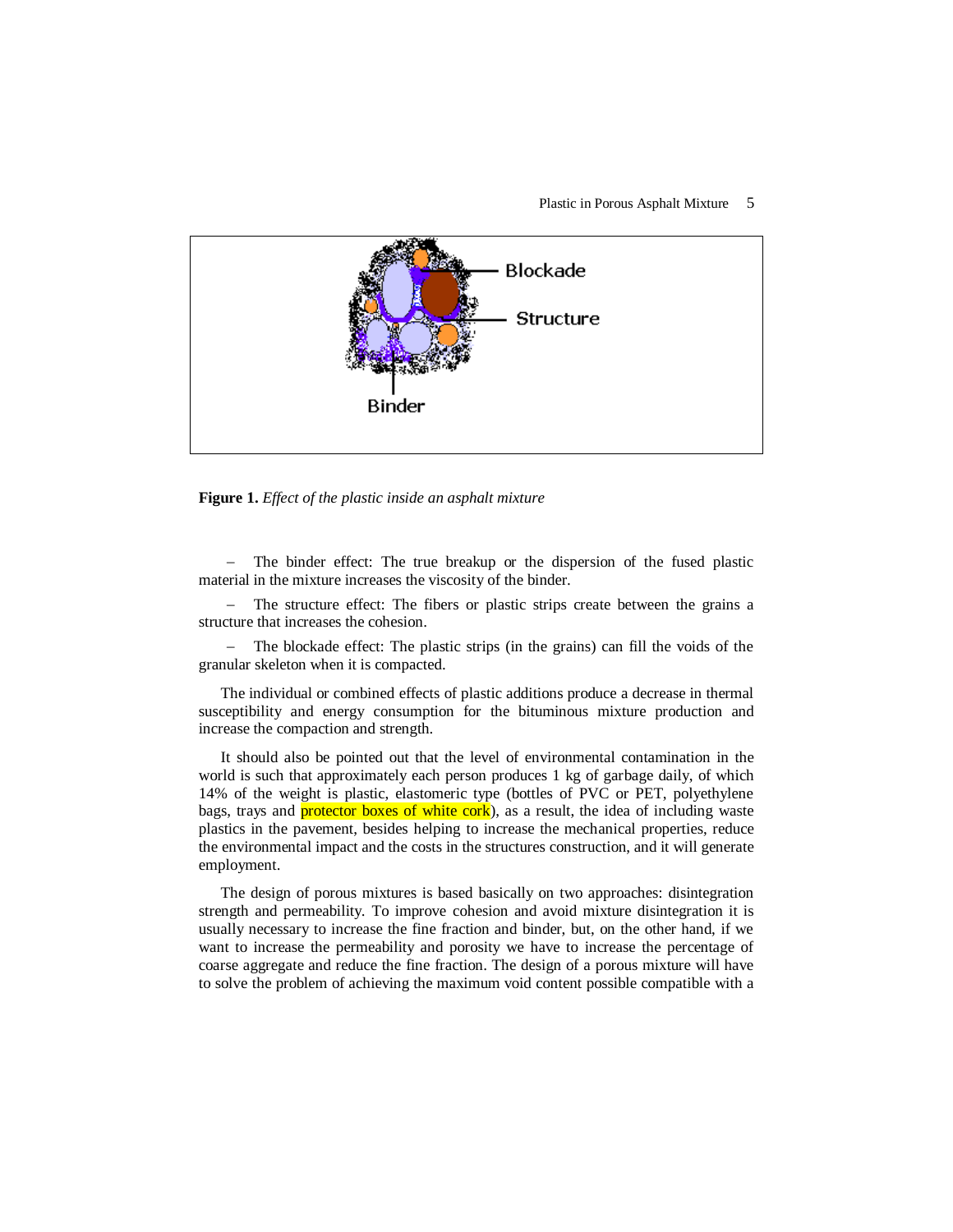good strength to the traffic loads without disintegrating, with the use of aggregates and a high quality asphalt, a special sieve and a suitable dosage in laboratory.

# **3. Methodology**

The work started with the selection and characterization of the asphalt, aggregates material and plastic waste, with the results shown in table 1, 2 and 3 respectively.

| <b>Sieve Opening Size</b> | Passing % |
|---------------------------|-----------|
| $\frac{3}{4}$ "           | 100       |
| $\frac{1}{2}$ "           | 90        |
| $3/8$ "                   | 65        |
| <b>No. 4</b>              | 23        |
| <b>No. 10</b>             | 16        |
| No. 40                    | 9         |
| No. 200                   | 3         |
| <b>Bottom</b>             | $\Omega$  |

**Table 1.** *Particle Size Analysis*

| <b>TEST</b> | <b>REFERENCE</b><br><b>VALUE</b> | <b>OBTAINED</b><br><b>VALUE</b> |
|-------------|----------------------------------|---------------------------------|
|             |                                  |                                 |
|             |                                  |                                 |
|             |                                  |                                 |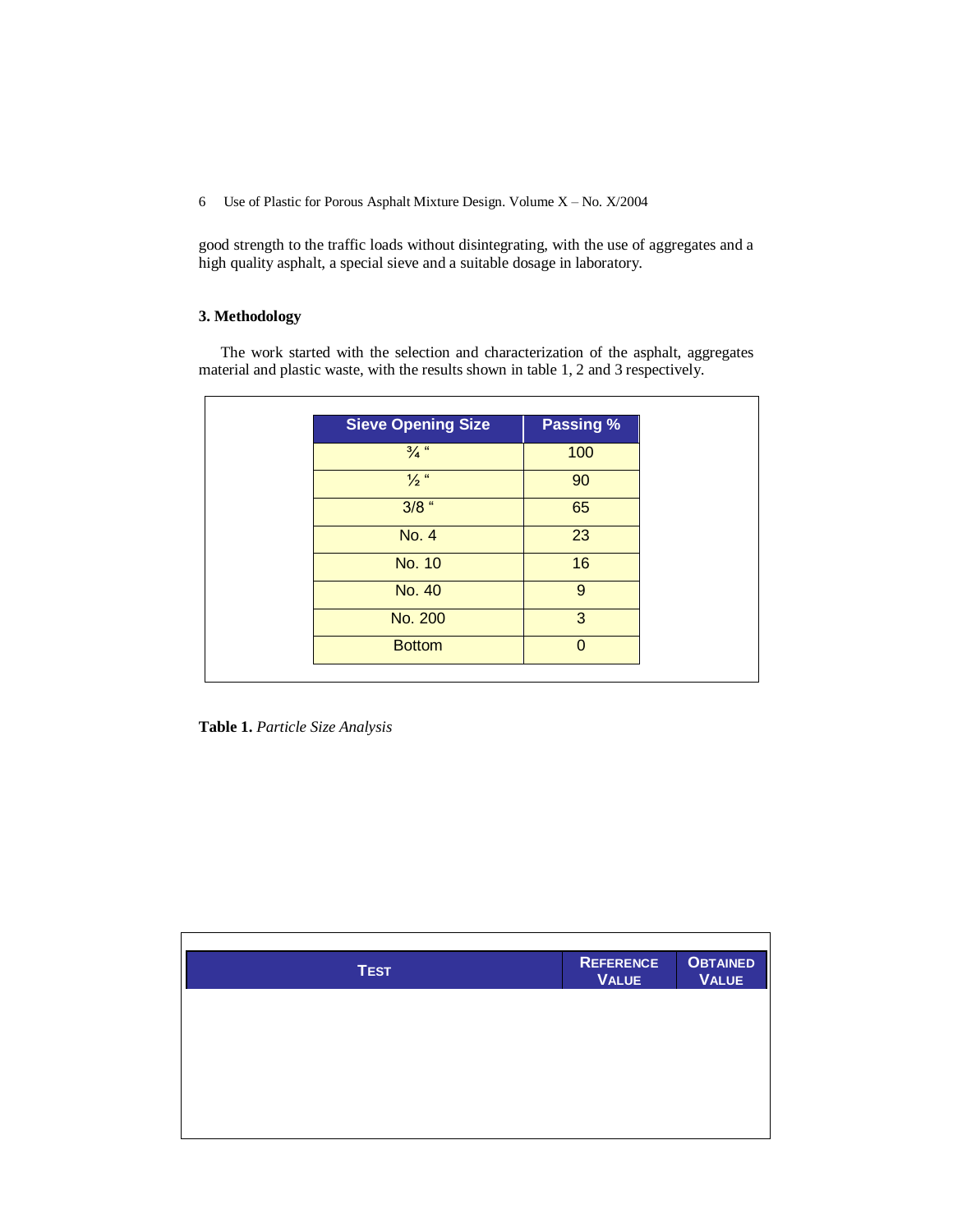### Plastic in Porous Asphalt Mixture 7

| Specific weight 25°C / 25°C                | 1.026  | 1.02 |
|--------------------------------------------|--------|------|
| Penetration, 100 g, 5 s., a 25°C, (0,1 mm) | 60.13  | 78   |
| Flame Point, (°C)                          | 291    | 288  |
| Ductility a 25°C, (cm)                     | $+100$ | 143  |
| Softening Point (Ring and Ball) (°C)       | 47.55  | 50   |
| Kinematical Viscosity, 135°C, (cSt)        | 272.84 | 270  |

# **Table 2.** *Asphalt Properties*

| <b>Physical Properties</b>              | <b>Method</b>         | <b>VALUES</b> |
|-----------------------------------------|-----------------------|---------------|
| Density, g/cc                           | <b>ASTM D-792</b>     | 0.9230        |
| Fusion Point, DSC °F (°C)               | <b>Dow</b>            | 232(111)      |
| Tensile Strength. Kg/cm' (MPa)          | DM-ASTM D-882         | 240(23)       |
|                                         | DT                    | 160(18)       |
| Elastic Limit. Kg/cm <sup>2</sup> (MPa) | DM-ASTM D-882         | 1.05(10)      |
|                                         | DT                    | 100(10)       |
| Elongation to Break, %                  | DM-ASTM D-882         | 438           |
|                                         | DT                    | 540           |
| Wide Resistance, g                      | <b>DM-ASTM D-1922</b> | 470           |
|                                         | DT                    | 315           |
|                                         |                       |               |

**Table 3.** *Properties of the plastic waste*

With these defined variables, the optimum asphalt percentage was determined by the Cantabrian method and the use of the Marshall equipment. With the optimum asphalt percentage, new briquettes were built with different percentages and geometry shapes of plastic waste additions (See Figure 2), to quantify their mechanical behavior, permeability, disintegration and *glide*.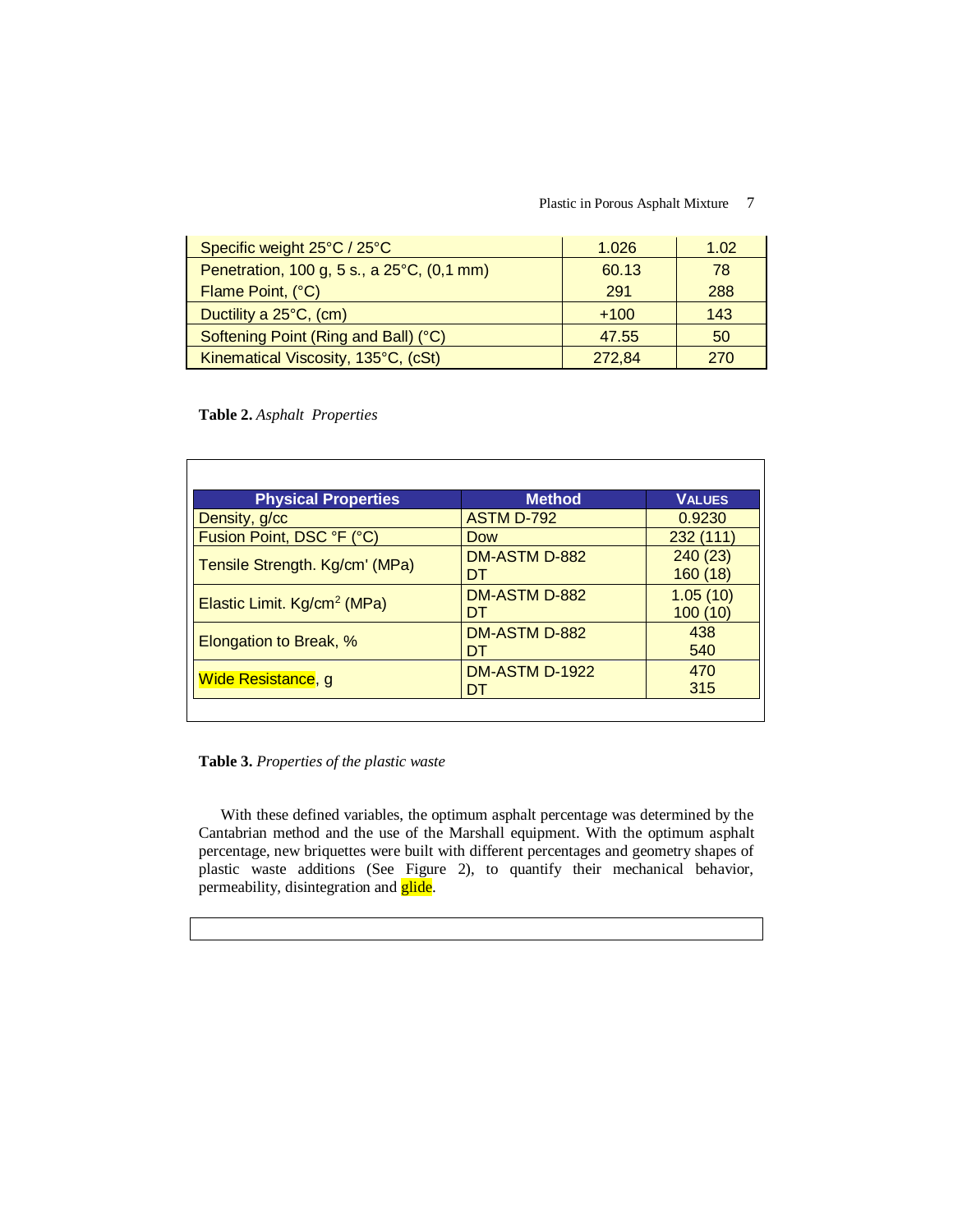| $4 \text{ mm} \times 10 \text{ mm}$  | $4 \text{ mm} \times 50 \text{ mm}$ |
|--------------------------------------|-------------------------------------|
| $10 \text{ mm} \times 10 \text{ mm}$ | - 11                                |

**Figure 2.** *Plastic Waste Shapes* 

# **4. Conclusions OJO results should be presented first, then conclusions?**

- Based on test results from the Cantabrian method, the optimum percentage of certain asphalt was obtained to be 7% as shown in graph 1.



**Graph 1.** *Optimum Percentage of Asphalt obtained with the Cantabrian Method*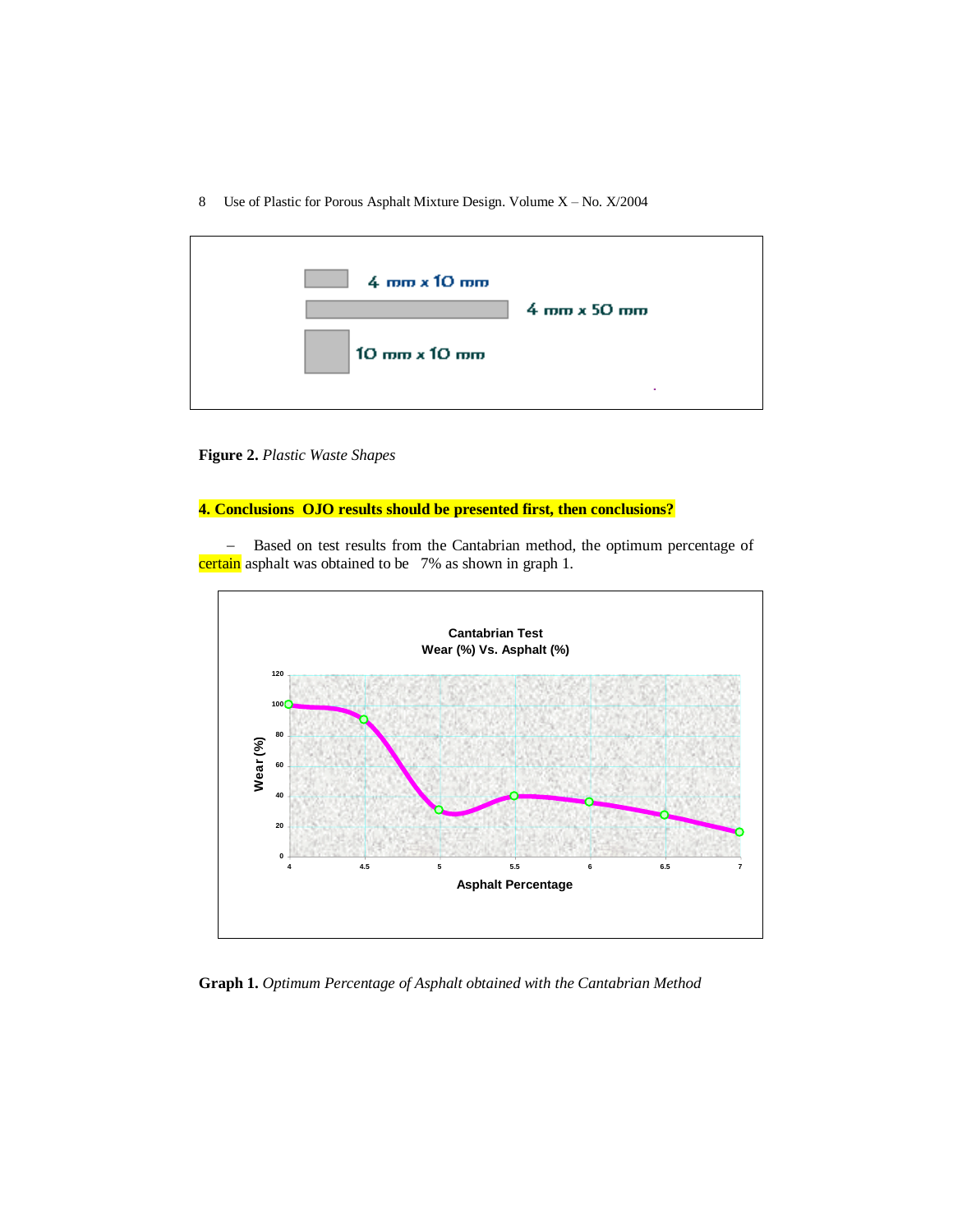Asphalt with penetration 60/80, whose properties are shown in Table 2 was used.

- The use of plastic waste in porous mixtures with the Particle Size gradation shown in table 1, improves the mechanical properties and permeability and decreases the thermal susceptibility.

- The data shown in graphs No. 2, 3 and 4, indicates that when introducing plastic waste in the porous mixtures the asphalt percentage decrease and the mechanical properties are improved regardless of the shape of the plastic inclusions.

 $\sim$  OJO waste percentage is measured with respect to ?, values are very low?, Increase percentage is with respect to ? what are the mechanical properties that the graphs refer to



**Graph 2.** *Relationship between Plastic inclusion shape, Asphalt Percentage and mechanical properties with 0.3% of Plastic Waste***.**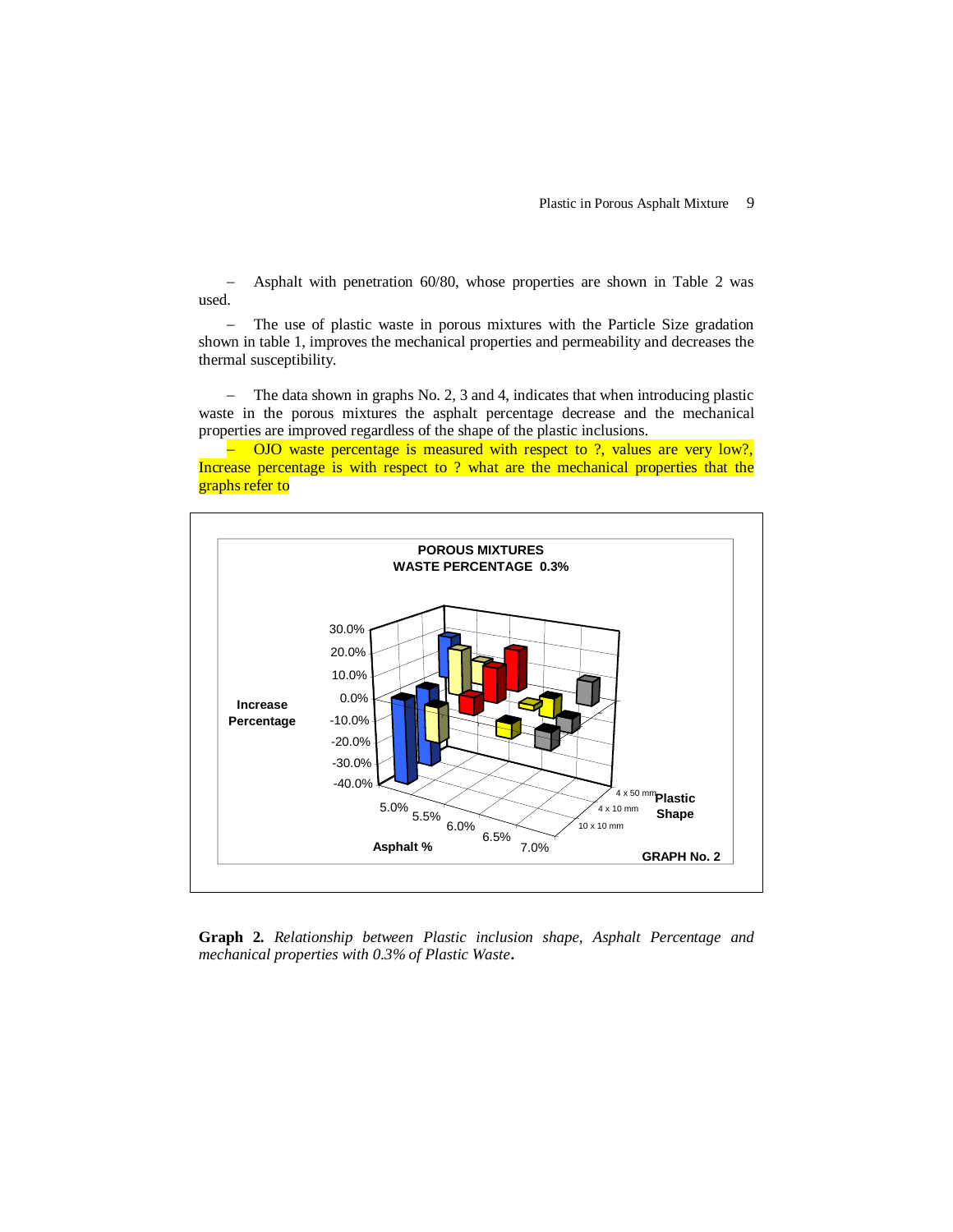- Graph 2 shows that for a percentage of 0.3% of plastic waste and for the different asphalt percentages, an improvement of the waste variable is generated approximately between the 20 and 66%, except for 6.5%. This for the shape of 4 x 50 mm.

 $-$  Graph 3, show that for a shape of 4 x 10 mm, a superior increment exists to 50% for asphalt percentages between 5.5 and 7%.



**Graph 3.** *Relationship between Plastic Shape, Asphalt Percentage and mechanical properties with 0.45% of Waste*

- Graph 4, show that regardless of the asphalt percentage and for the plastic inclusions shape of  $4 \times 50$  mm, an increment on what exists from 13 to 83%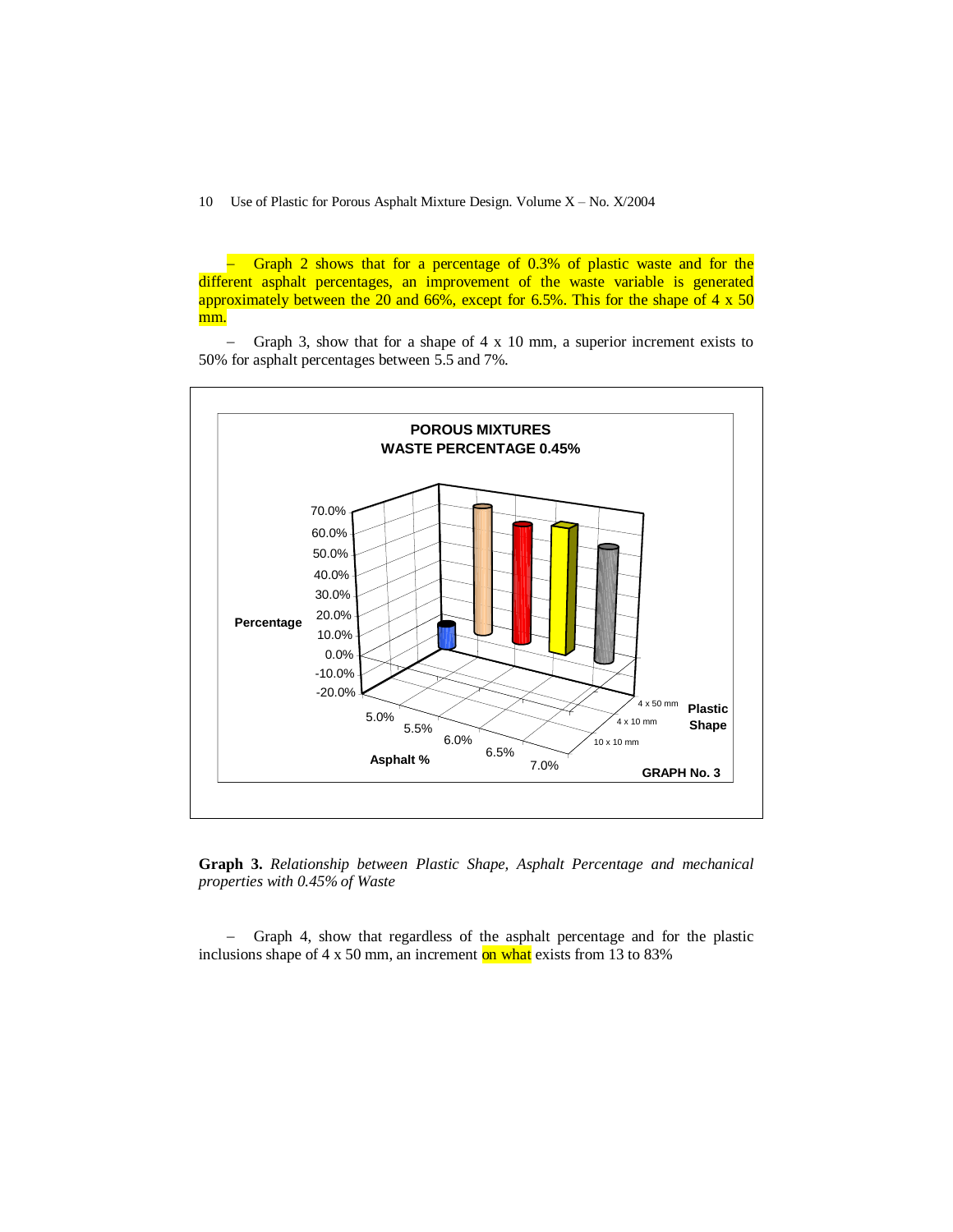

**Graph 4.** *Relationship between Plastic Shape, Asphalt Percentage and mechanical properties with 0.6% of Waste*

- Graphs No. 5, 6 and 7 show that the optimum addition shape of plastic strip that brings a better dynamic modulus without caring the temperature is the 1 cm x 1 cm size.  $\overline{a}$  OJO how is ti concluded that the 1x1 cm is the best if there is no data on other shapes?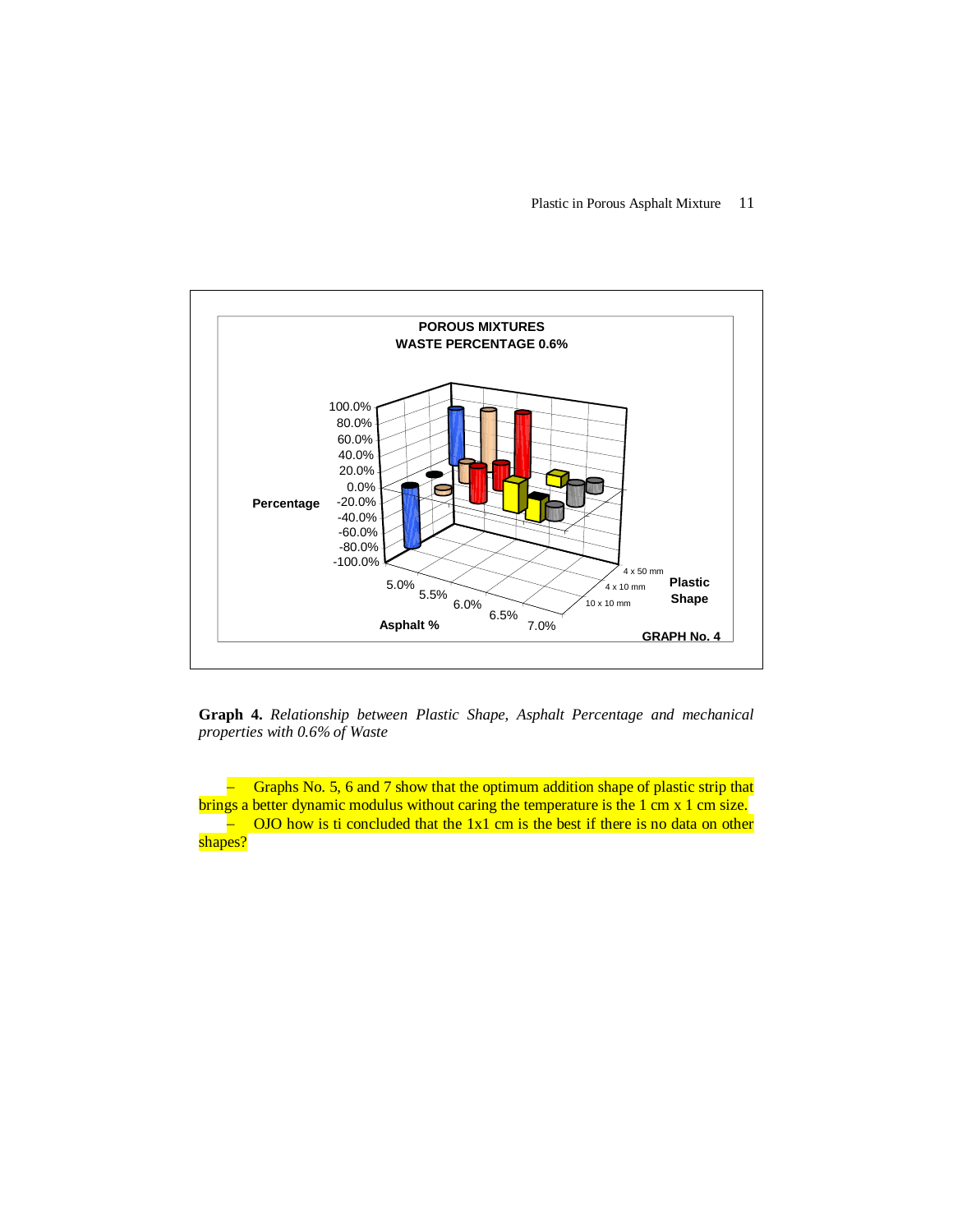

**Graph 5.** *Dynamic Modulus at 10° C*

OJO what is sieve type?, percentage refers to ? There are two 0.6% set of data?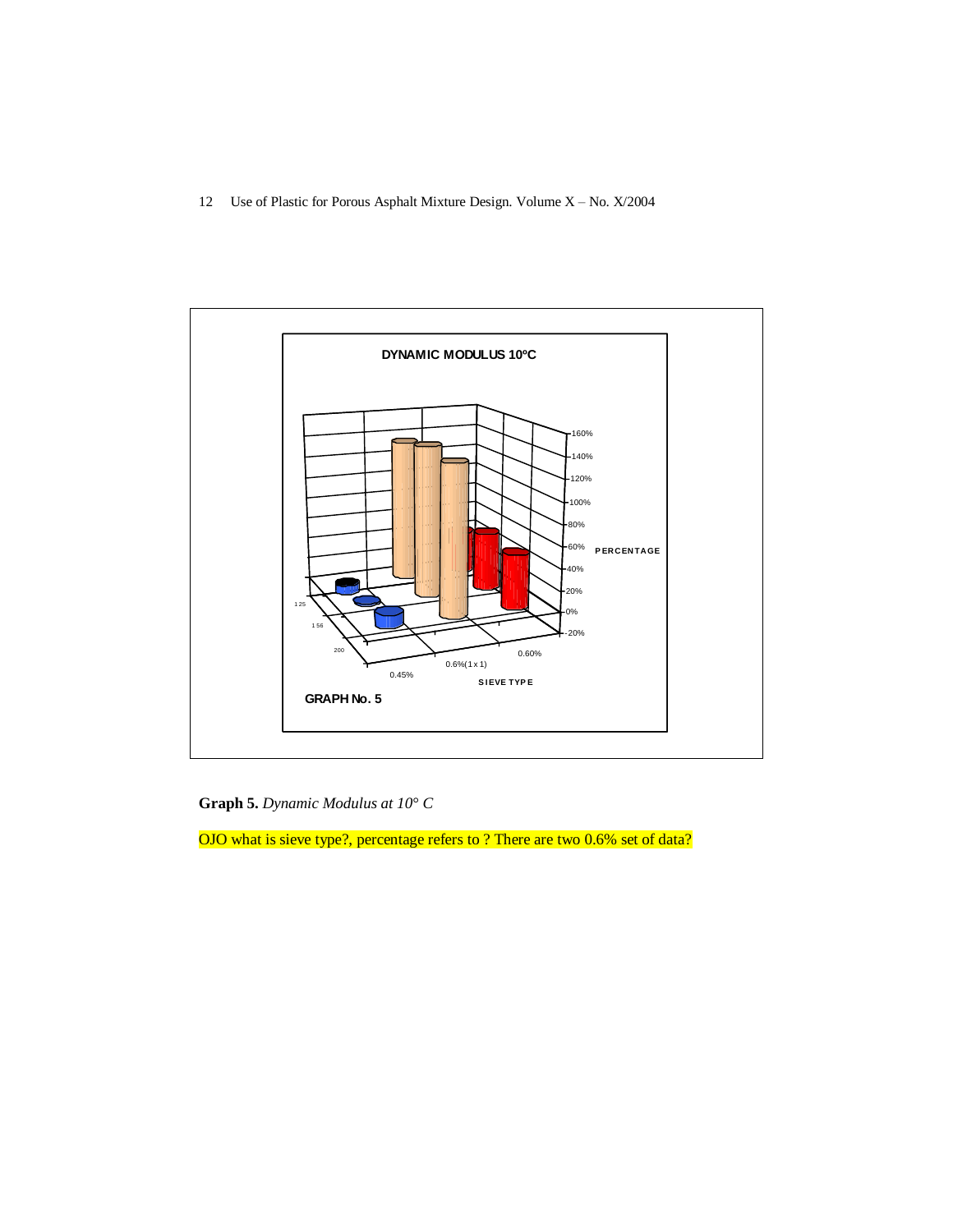Plastic in Porous Asphalt Mixture 13



**Graph 6.** *Dynamic Modulus with 20° C*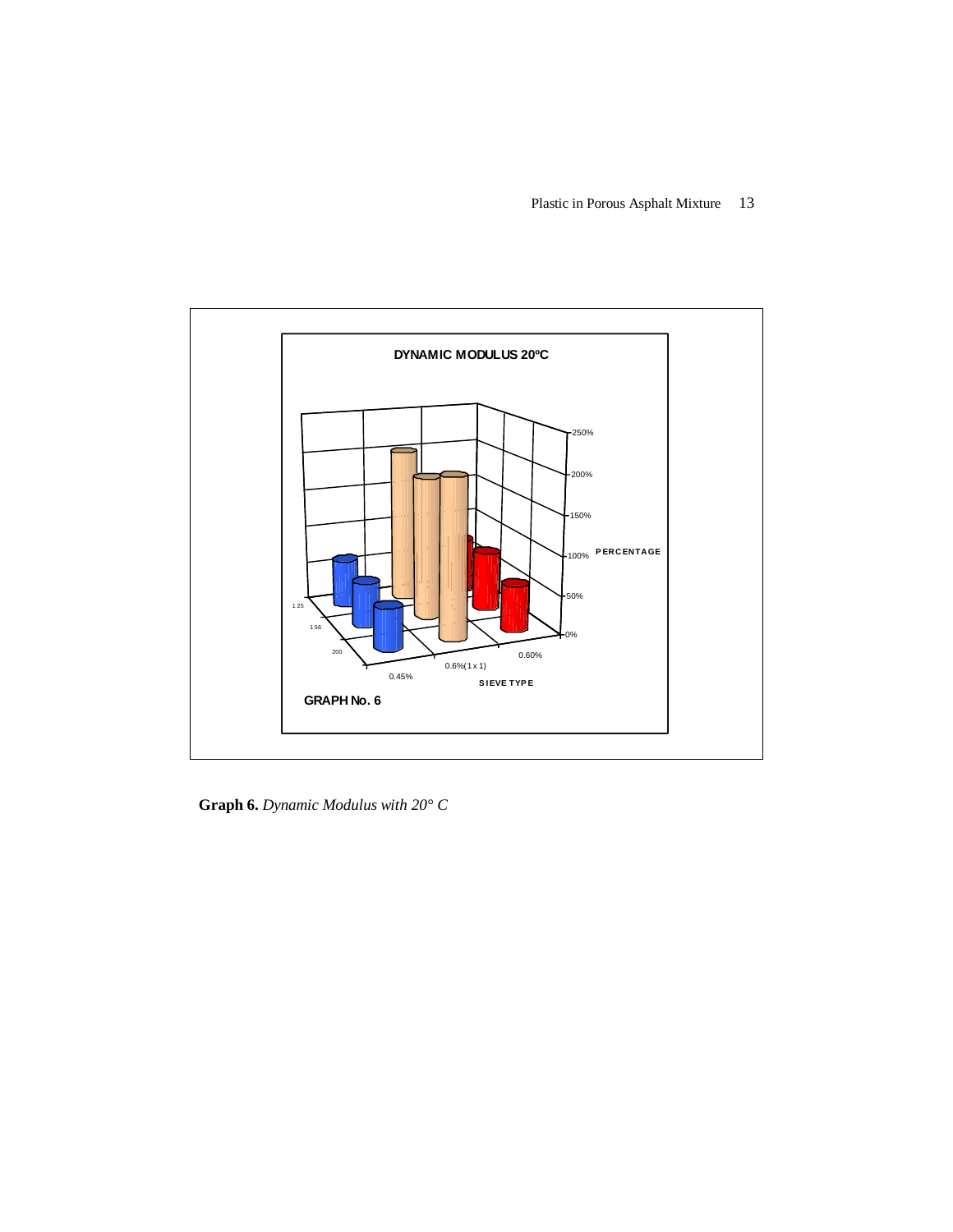

**Graph 7.** *Dynamic Modulus at 30° C*

- The results obtained indicate that the **higher** values of dynamic modulus are obtained for temperatures between 10° and 20° C. This is a very important result because it will perform best when used in cities with an annual average temperature around 15° C, as is the case in Bogotá.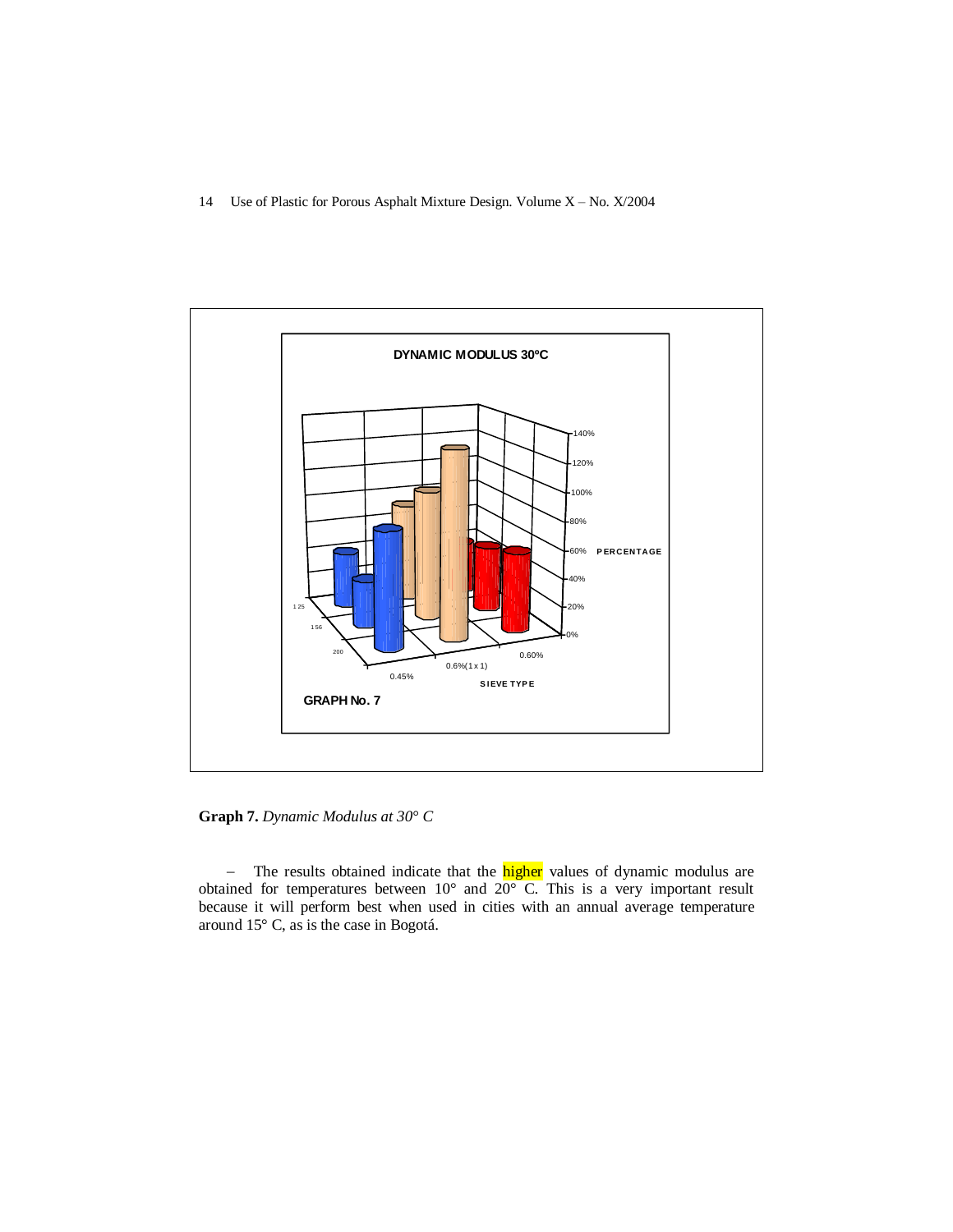#### **5. Reference**

#### *5.1. Bibliography*

[ASE 90] ASEFMA. (Asociación Española de fabricantes de mezclas asfálticas). *Seminario sobre mezclas bituminosas drenantes*. Madrid. Edita Asociación técnica de carreteras. October, 1990.

[PUJ 99] PONTIFICIA UNIVERSIDAD JAVERIANA. -LIDIC 2. *Caracterización de mezclas bituminosas drenantes utilizando asfaltos modificados con agregados de la sabana de Bogotá aplicando tecnología NAT (NOTTINGHAM ASPHALT TESTER*). Bogotá. October, 1999.

[ROO 97] REYES ORTIZ; OSCAR JAVIER. Tesis de grado: *Mejoramiento de las propiedades mecánicas de una capa de asfalto con desperdicio plásticos*. Bogotá. Universidad de los Andes. 1997.

[ROO 98] REYES ORTIZ; OSCAR JAVIER. Tesis de grado: *Uso de desperdicios plásticos para mejorar las propiedades mecánicas de la estructura del pavimento*. Bogotá. Universidad de los Andes. 1998.

[RLF 03] REYES LIZCANO, FREDY. *Diseño por Métodos Racionales*. Tomo I. Bogotá. Pontificia Universidad Javeriana. 2003.

# *5.2. Internet*

- http://www.aashto.org/bookstore/
- [http://www.asphaltinstitute.com](http://www.asphaltinstitute.com/)
- <http://www.arrb.org.au/material/asphalt.htm>
- http://www.carreteros.org/drenaje/
- http://www.cedex.es/
- http://www.cfnavarra.es/obraspublicas/info/pdf/asist-lab-tec.pdf
- <http://www.cpasfalto.org/congreso>
- [http://www.e](http://www.luchemos.org.ar/espa/rev14/rev14p08.htm)-asfalto.com
- [http://www.e](http://www.luchemos.org.ar/espa/rev14/rev14p08.htm)lsamex.com